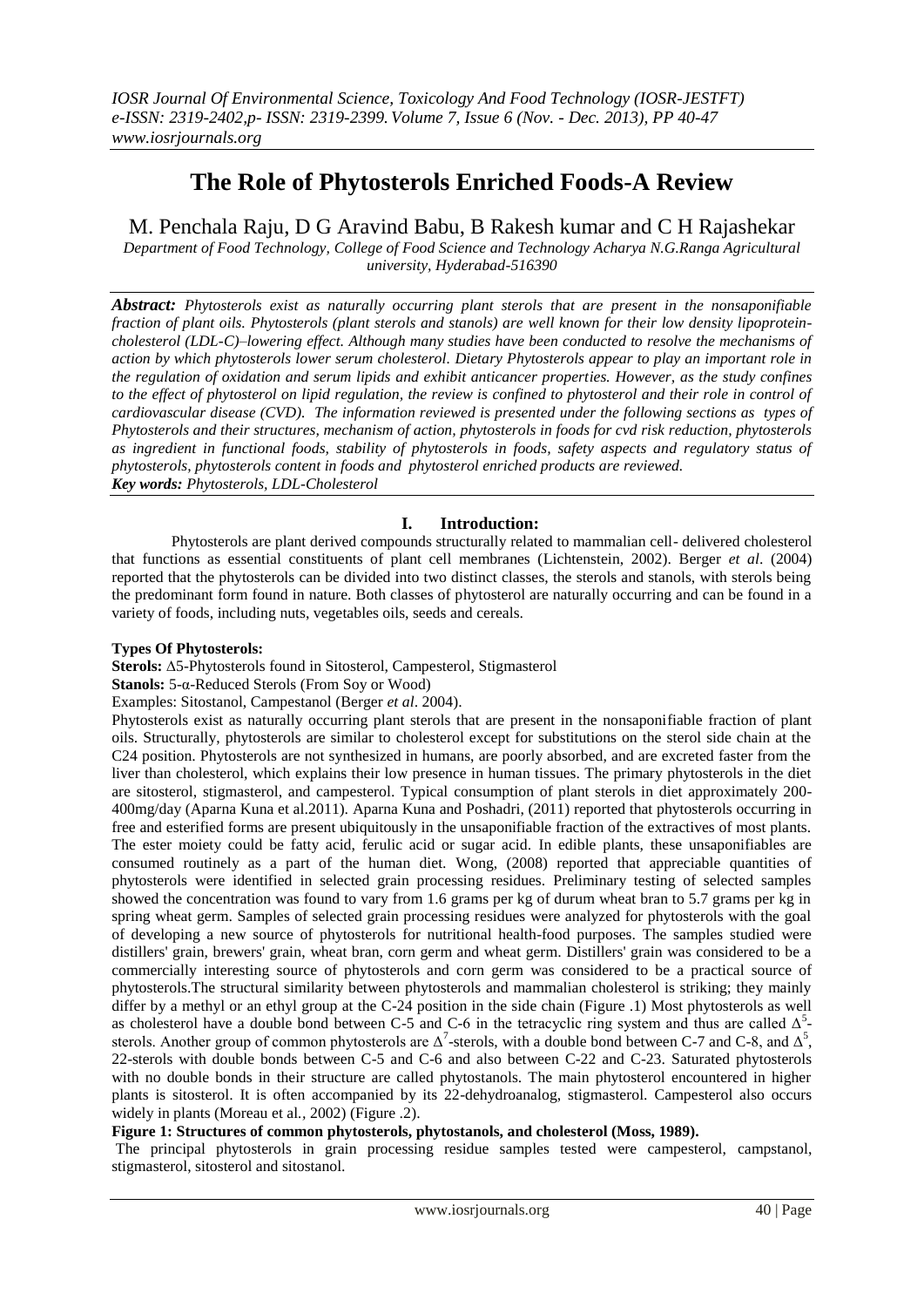Figure.2 illustrates the basic structure of these major sterols. It may be noted that brassicasterol occurs only in *Brassica spp.* plant materials such as mustard oil and rapeseed oil.



**Figure 2: Chemical structure of major phytosterols found in most plant materials**.

|                       |            | R               |
|-----------------------|------------|-----------------|
| <b>Brassicasterol</b> | 5,6; 22,23 | CH <sub>3</sub> |
| Campesterol           | 5,6        | CH <sub>3</sub> |
| Campestanol           | Nil        | CH <sub>3</sub> |
| Stigmasterol          | 5,6; 22,23 | C2H5            |
| Sitosterol            | 5,6        | C2H5            |
| Sitostanol            | nil        | C2H5            |

Source: Wong (2008).

#### **II. Mechanism Of Action:**

The exact mechanism by which phytosterols decrease serum cholesterol levels is not completely understood, but several theories have been proposed. One of them suggests that cholesterol in the intestine, already marginally soluble, is precipitated into a non-absorbable state in the presence of added phytosterols and stanols. Another theory is based on the fact that cholesterol must enter bile-salt and phospholipid-containing 'mixed micelles' in order to pass through intestinal cells and to be absorbed into the bloodstream. Moreover, phytosterols may modulate the action of key transporters involved in cholesterol absorption. Cholesterol absorption is a very important physiological mechanism that regulates cholesterol metabolism (Rozner and Garti, 2006). Phytosterol have been shown to inhibit the uptake of both dietary and endogenously produced (biliary) cholesterol from intestinal cells. Such inhibition results in a decrease in serum total and LDLcholesterol levels. Levels of HDL-cholesterol and triglycerides do not appear to be affected by dietary phytosterol consumption (AbuMweis *et al*., 2008). A recent trial showed that efficacy of phytosterols is not influenced by dietary cholesterol intake in hypercholesterolemic individuals. Both dietary cholesterol and recirculating biliary cholesterol mix in the intestine and are partially absorbed. Failure to reabsorb intestinal cholesterol is the principal means of cholesterol elimination from the body (kassis et al., 2008). Although many studies have been conducted to resolve the mechanisms of action by which phytosterols lower serum cholesterol, the molecular actions are not fully understood. The main physiological response to ingestion of phytosterols is known to be reduced intestinal absorption of both dietary and endogenously produced cholesterol without, however, any decrease in the levels of high-density lipoprotein (HDL) -cholesterol or triglycerides (Moreau et al., 2002, Ostlund et al., 2002). This interference with absorption is probably related to the similarity in the chemical structures of phytosterols, stanols, and cholesterol (Salo et al., 2002; Plat and Mensink, 2005). Current studies focus on the effects of phytosterols at the epithelial cell level, suggesting that there is an additional longer-lasting process in which phytosterols and stanols actively influence cellular cholesterol metabolism within intestinal enterocytes (Normen *et al*., 2004; Plat and Mensink, 2005; Thompson and Grundy, 2005). In enterocytes, phytosterols and stanols potentially increase the expression of ABC (adenosine triphosphate (ATP) binding cassette) transporters, integral membrane proteins that use the energy generated from ATP hydrolysis for transportation of a substrate across the membrane. Of these, ABCG5, ABCG8, and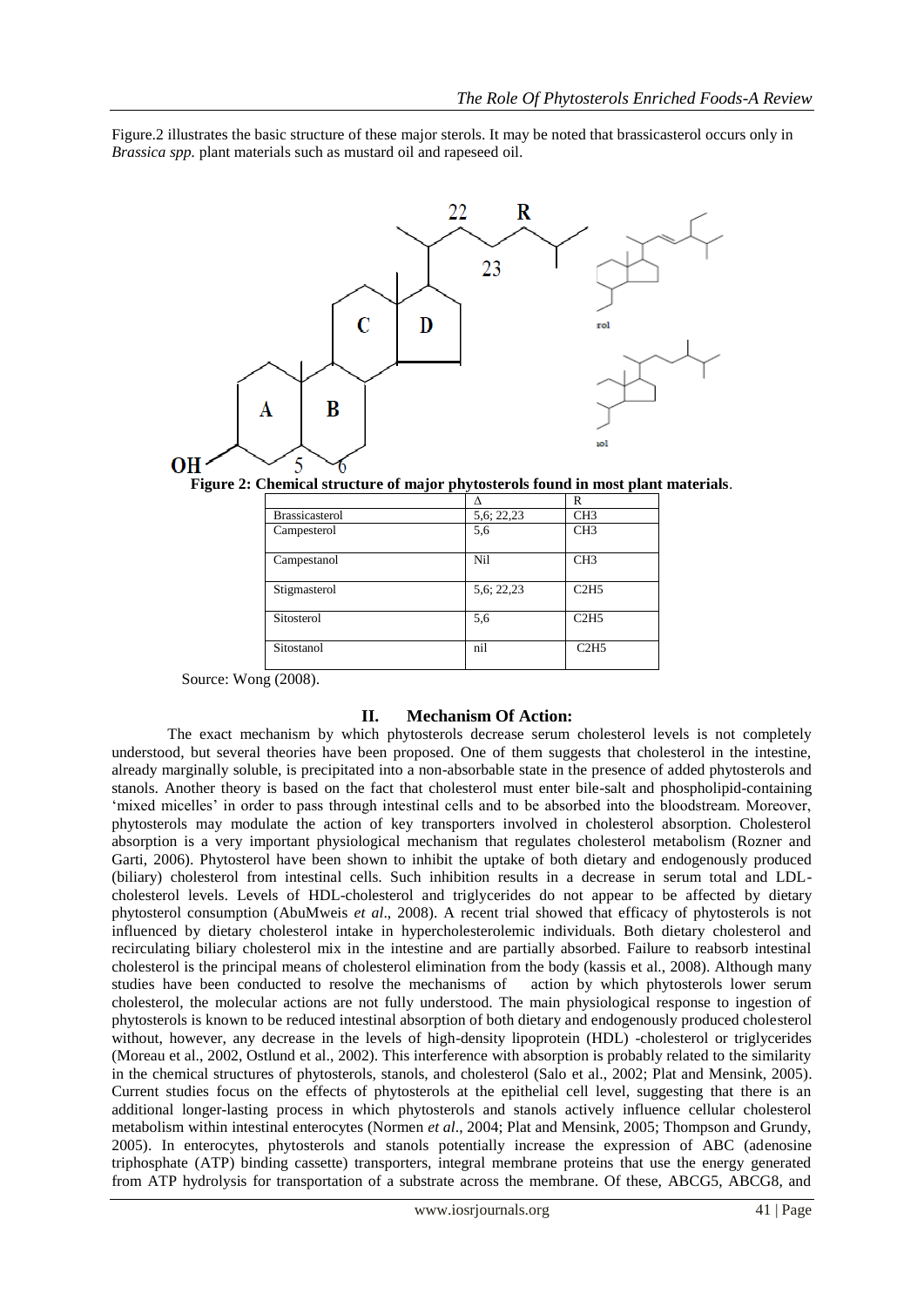probably ABCA1 are identified as specific sterol transporters. When dietary phytosterols or stanols enter the enterocytes via micellar transport, they are assumed to be directly transported back to the intestinal lumen by the ABCG5-ABCG8 complex, thus keeping their absorption low. This complex, stimulated by phytosterols and stanols, may also promote the efflux of cholesterol, thereby regulating the total sterol absorption (Schmitz *et al*., 2001).The suggestion of the incorporation of the ABCG5-ABCG8 complex in transport of phytosterols and stanols is based on the finding that in phytosterolemia (or sitosterolemia, a rare human genetic disorder affecting phytosterol metabolism) the high absorption of phytosterols was due to the deficiency of these transporters (Schmitz *et al*., 2001; Yu *et al*., 2002; Gylling and Miettinen, 2005). However, other transporters are also thought to participate in sterol absorption mechanisms, a recent finding being the Niemann-Pick C1-Like 1 transporter (von Bergmann *et al.,* 2005; Gylling and Miettinen, 2005). Mechanisms by which phytosterols and stanols affect cholesterol transportation over the enterocyte membrane are still largely open and why phytosterols are taken up by the enterocytes and then resecreted back into the intestine remains an open question (Von Bergmann *et al*., 2005).The above-mentioned theory is supported by a recent study showing that mixed micelles enriched with sitostanol or with cholesterol and sitostanol increased intestinal expression of ABCA1 in Caco- 2 cells (Plat and Mensink, 2002). In subsequent animal studies, metabolites of phytosterols have been observed to activate liver X receptors, which, in turn, activate the expression of ABCG5 and ABCG8 transporters. However, the metabolic conversion of dietary phytosterols has not been elucidated (Kaneko *et al*., 2003). The potentially important role of ABCG5 and ABCG8 transporters in sterol trafficking has also been tested by disrupting *Abcg5* and *Abcg8* in mice. This led to a 30- fold increase in serum sitosterol and extremely low biliary cholesterol concentrations (Yu *et al*., 2002). The mechanism of action is summarised in Figure .3 (Quiłlez *et al.,* 2003)



Figure.3: Simplified model of the mechanism of action of phytosterols. Signs in parentheses indicate the effect of phytosterol consumption. Diet plus biliary cholesterol is absorbed approximately by 50%, and phytosterols between 0.1% and 5% in enterocytes mediated by ABC transporters, and the rest is eliminated by faeces. Phytosterol intake in significative quantities reduces the rate of cholesterol absorption and the liver cholesterol pool is diminished. This might determine the upregulation of cholesterol biosynthesis and plasma LDLcholestrol removal. Signs in parentheses indicate the effect of phytosterols consumption (Quiłlez *et al.,* 2003).

#### **Phytosterols In Foods For Cvd Risk Reduction:**

The use of phytostanols for serum cholesterol-lowering purposes in humans was studied by Heinemann et al. (1986). They administered sitostanol at a dose of  $1.5 \text{ g/d}$  for 4 weeks to 6 patients with hypercholesterolemia and observed that total Cholesterol was reduced by 10 per cent and 15 per cent after 3 and 4 weeks, respectively.

Christiansen et al. (2001) demonstrated the efficacy of microcrystalline free phytosterols; serum total and LDLcholesterol levels were reduced by 7.5-11.6 per cent by consuming phytosterol-enriched margarine (1.5 or 3.0 g of phytosterols per day) during a 6-week run-in and a 6-month experimental period.

#### **Phytosterols As Ingredient In Functional Foods:**

Clifton et al. (2004) demonstrated that phytosterol in all food forms tested for lower serum LDL cholesterol, with low-fat milk being the most effective vehicle with a 16 per cent lowering with 1.6g/day of phytosterol.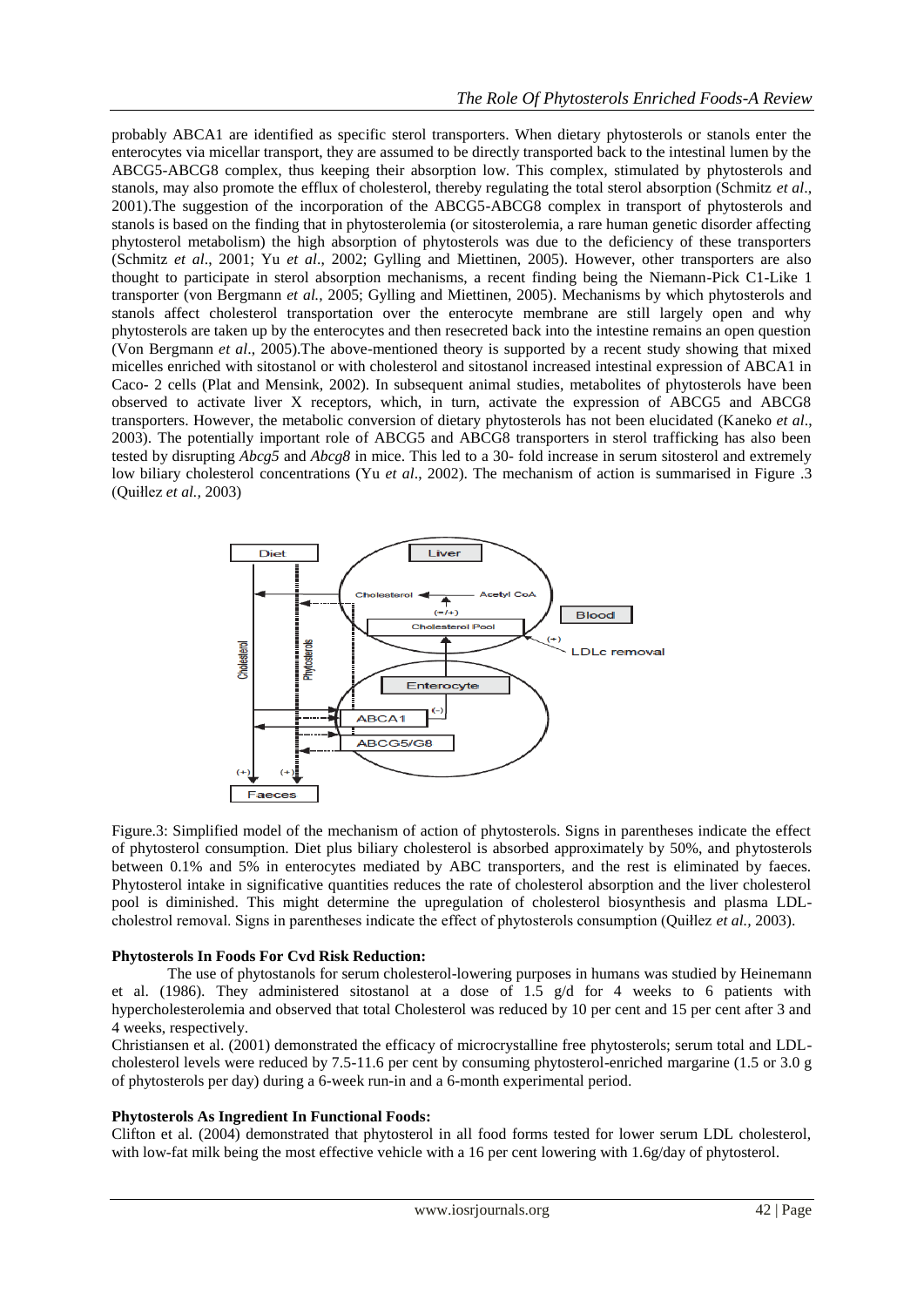Masana *et al.* (2008) found that plant sterol enriched fermented milk significantly reduced LDL – C and increased the number of moderately hypercholesterolemic patients achieving therapeutic targets.

Dooornbos *et al.* (2006) showed that phytosterol- enriched fermented milk had significant LDL cholesterol lowering efficacy, when used in either a multiple or single dose drinkable yoghurt, the reductions of LDL – C were in the range of 5 to 10 per cent greater where the phytosterol enriched product were taken along with a meal.

Penchala Raju et al. (2013) studied the effect of phytosterols (PS) enriched flavoured milk on total and LDL (Low density lipoprotein)- cholesterol levels in subjects with hypercholesterolemia and results showed that enrichment of phytosterol in low fat flavoured milk to the experimental group, brought a significant ( $p < 0.05$ ) reduction of total cholesterol(2.53 %) and LDL– cholesterol levels(2.62 %) and concluded that the phytosterolenriched flavoured milk can be used effectively to reduce plasma total and LDL cholesterol levels in hypercholesterolemic individuals and the data suggest that the incorporation of phytosterol enriched flavoured milk into a balanced diet represents a practical dietary strategy in the management of serum cholesterol levels.

## **III. Stability Of Phytosterols In Foods:**

#### **Stability at High Temperature:**

Phytosterols and their fatty acid esters are quite stable compounds and undergo only limited degradation during oil processing. Only under harsh conditions, such as high temperatures ( $> 1000$  <sup>0</sup>C) in the presence of oxygen, oxidation of the phytosterol moiety may occur, in the same way as for cholesterol (Soupas*,*  2006). Phytosterols are mono-unsaturated compounds (double bond in the β-ring), which are much more stable than the mono-unsaturated fatty acids (e.g. oleic acid), because of steric hindrance by the ring structure. Therefore, even under severe conditions, such as during shallow frying, sterol oxidation products form very slowly (Thanh *et al.,* 2006). Under conditions of use for shallow frying by consumers, (temperatures 160-200  $^{0}$ C, 5-10 minutes of frying) the level of oxidation of sitosterol esters remains below 1.3%. When the matrix consists of liquid oil or liquid margarine and if free sterols are present then these levels are somewhat higher at 2.5% and 5.1%, respectively (Salta *et al.,* 2008 and Soupas *et a1.,* 2005). Factors affecting phytosterol oxidation include not only temperature and heating time, but also the composition of the lipid matrix. Since Indian dairy products such as dahi, misti dahi, paneer, butter milk (chhach/chhaas), lassi, etc are processed below  $100^{\circ}$ C, it is best to opt for such dairy products as vehicles for phytosterols fortification as compared to other vehicles which involves high temperature processing. ( Aparna and Poshadri, 2012).

# **Stability during product manufacturing and storage:**

Phytosterols and phytostanols are microbiologically inert as shown by the absence of an effect during the fermentation process used to produce yoghurt (Monu *et al.,* 2008). Furthermore, the ester added to various food products show excellent stability at different pH values during long term storage (up to at least a year). Phytostanol and phytosterol esters are also stable in milk and fermented milk and products with viable bacteria like yoghurts and yoghurt drinks (Cantrill and Kawamura, 2008).

# **Oxidative Stability of Phytosterols in Foods:**

The oxidative stability of phytosterols and stanols, i.e. their resistance to oxidation and thus to the formation of oxidation products, needs to be investigated. In terms of stability, the oxidative stability, indeed, is of major concern, since sterols, as unsaturated lipid compounds (steroid alcohols), are susceptible to oxidation (Dutta, 2004).

In a review of genotoxicity of heat-processed foods, oxidized phytosterols were classified as cooked food mutagens, along with acrylamides, heterocyclic amines, nitrosoamines, and polyaromatic hydrocarbons (Jagerstad and Skog, 2005). Research on oxidation of phytosterols has not been as systematic and extensive as with cholesterol, but based on all information available, phytosterols seem to oxidize in a similar fashion to cholesterol. This can also be assumed from their structural similarities (Dutta, 2004). A foundation for understanding sterol oxidation mechanisms has been provided by studies conducted on fatty acid oxidation (Lercker and Rodriguez-Estrada, 2002). Sterol oxidation can proceed via nonenzymic or enzymic pathways (Dutta, 2004). Nonenzymic pathways can further be divided into oxidation by a free radical mechanism, i.e. autoxidation, or oxidation by a nonradical mechanism, i.e. photoxidation (Lercker and Rodriguez- Estrada, 2002).

# **Safety Aspects And Regulatory Status Of Phytosterols:**

Phytosterols have been used for lowering plasma cholesterol levels for half a century now, and so far, no marked adverse effects have been reported (Ling and Jones, 1995; Berger *et al*., 2004; Kritchevsky, 2004; Gylling and Miettinen, 2005; Kritchevsky and Chen, 2005; Plat and Mensink, 2005; Salo *et al*. 2005; Penchala raju et al. 2013). FDA has granted GRAS status for many phytosterol/stanol ingredients (FDA, 2000a), and SCF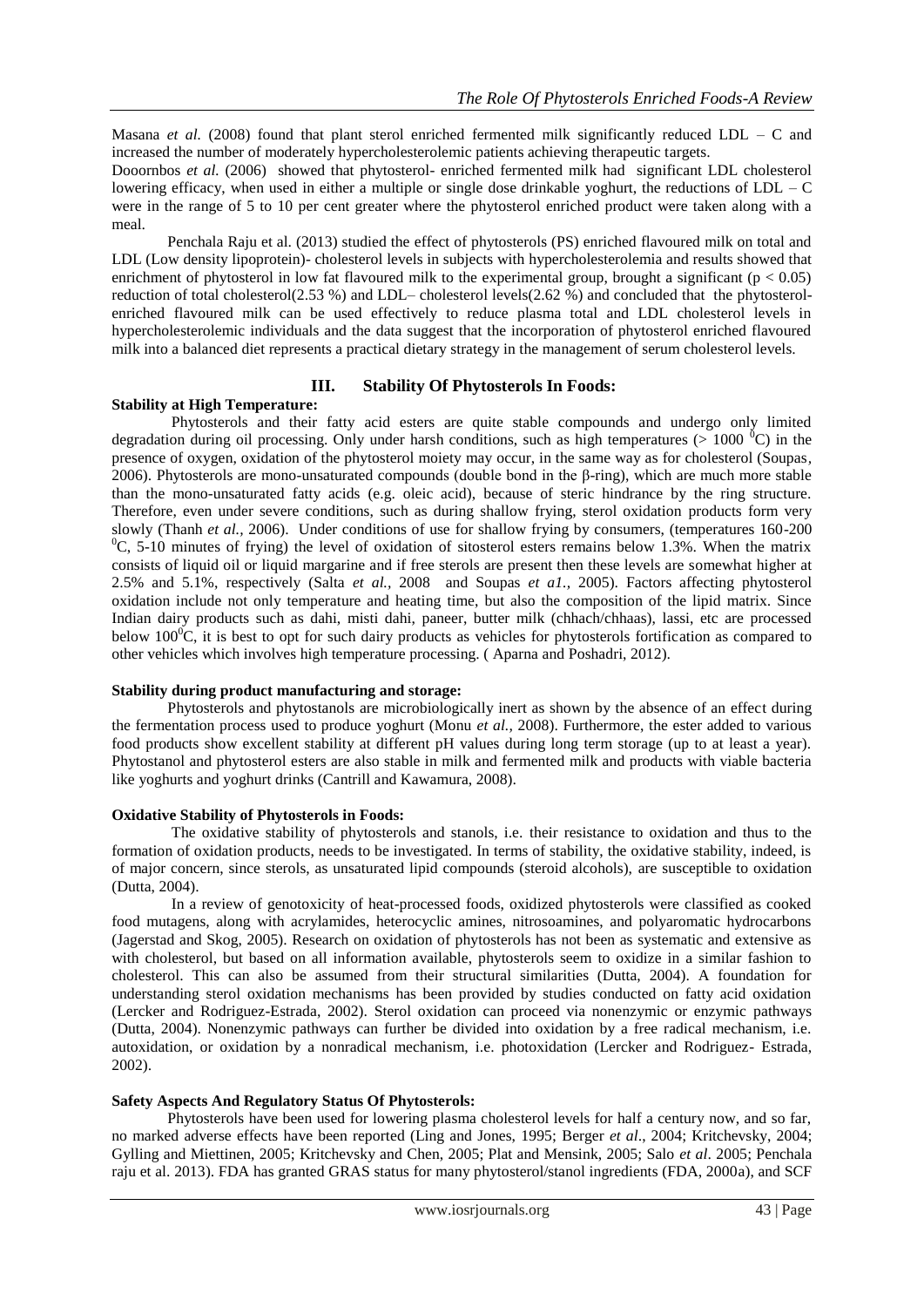in the EU has thoroughly reviewed the safety of phytosterols, phytostanols, and their esters and sanctioned them for use in a variety of foods (SCF, 2000; 2003a, b,c). Noteworthy, however, is that there is no experience of the effects of long-term consumption of phytosterols and stanols as part of the daily diet. This leaves open the possibility of unsuspected effects (Katan *et al*., 2003; St-Onge and Jones, 2003). Promotion for the use of plant sterols for LDL-C lowering is increasing, but prudence dictates that the dose of phytosterols should not exceed 2g/ day. An additional concern of uncertain significance is the interference with the absorption of certain fat soluble vitamins (Katan *et al.,* 2003, Devaraj *et al*., 2006).

Recent studies of plant sterol and stanol esters in humans have shown; however, that maximum cholesterollowering benefit is achieved at doses of 2-3 g per day (Hallikainen *et al*., 2000; Jones *et al*., 2000; Maki *et al*., 2001).

#### **Phytosterols Content In Foods:**

In general, the main sources of phytosterols in the human diet are vegetable oils, vegetable oil based food products, cereal grains, cereal-based foods, and nuts. According to a recent study in Finland, cereal and cereal products, especially rye, were the major sources for phytosterols, followed by margarine (Valsta *et al*., 2004). Phytosterol content of crude vegetable oils lies between 70 and 1100 mg/100 g of oil, with rapeseed and corn oils being the richest sources, and olive and palm oils the poorest (Piironen and Lampi, 2004). Some special oils, like rice bran oil and wheat germ oil, can contain phytosterols in amounts up to 3200 mg/100 g of oil (Piironen *et al*., 2000). The most unique oil seems to be corn fiber oil, which contains phytosterols in quantities of about 10,000 mg/100 g of oil (Moreau *et al*., 2002). Among cereals, the richest sources of phytosterols are corn  $(65-120 \text{ mg}/100 \text{ g})$  and rye  $(70-110 \text{ mg}/100 \text{ g})$ , while wheat, barley, and oats contain 35-80 mg/100g (Piironen and Lampi, 2004). Different nuts contain phytosterols in the range of 30-220 mg/100 g (Piironen *et al*., 2000).

Despite their high moisture content, the contribution of vegetables, fruits, and berries in phytosterols intake has also been shown to be significant (Piironen *et al*., 2003; Valsta *et al*., 2004). On a fresh weight basis, phytosterol contents of fresh vegetables range from 5 to 40 mg/100 g, the highest contents measured in broccoli, Brussels sprouts, cauliflower, and dill. In fresh fruits, phytosterols contents lie within the range of 10-20 mg/100 g fresh weight, and in fresh berries 6-30 mg/100 g fresh weight. Wild berries, like lingonberry and blueberry, are more phytosterol-rich than cultivated berries such as blackcurrant, redcurrant, and strawberry (Piironen *et al*., 2003).

#### **Phytosterol Enriched Products For The Control Of Ldl Cholesterol:**

A study showed that low fat dairy based food products like milk and yoghurt enriched with plant sterol esters, were similarly effective in lowering total cholesterol (TC) and LDL- cholesterol concentrations as fat based foods like spreads and margarine (Noakes *et al*., 2005; Hallikainen *et al.,* 2000). A study investigated the effect of phytosterols added into milk on plasma concentrations of total cholesterol, high-density lipoprotein cholesterol (HDL-C), and LDL-C, and on biochemical, hematologic, and hemorheological profiles in healthy and hypercholesterolemic subjects in Portugal. The results obtained in this study indicate that phytosterolenriched milk is a good vehicle for reducing plasma cholesterol in hypercholesterolemic subjects (Goncalves *et al*., 2007).Elevated plasma total cholesterol (TC) 5 and LDL-cholesterol (LDL-C) are a major risk factor for coronary heart disease (CHD). Phytosterols (plant sterols and stanols) are among the dietary options available to lower elevated plasma TC and LDL-C concentrations. The cholesterol-lowering properties of phytosterols were observed in humans already in the early 1950s (Salo et al. 2005). Since then, a vast number of human trials have shown that phytosterols, mainly in the form of plant sterols or stanols esterified to vegetable oil fatty acids (mainly C18), significantly lower TC and LDL-C when incorporated into various food products (Aparna et al., 2011). Dietary Phytosterols appear to play an important role in the regulation of oxidation and serum lipids and exhibit anticancer properties (Peter et al*.,* 2009). Demonty *et al. (*2010) reported that the recommended intake of 2g/d, the expected LDL-C lowering effect of phytosterols was 9 percent. A reduction in LDL-Cholesterol of 10% would reduce the incidence of coronary heart disease by 10-20 percent (Demonty *et al.,* 2010).

| Table 1: Total phytosterols contents of selected foods |                          |                                         |  |  |
|--------------------------------------------------------|--------------------------|-----------------------------------------|--|--|
| S.No                                                   | Phytosterol food sources | Total phytosterols content<br>(mg/100g) |  |  |
| <b>OILS</b>                                            |                          |                                         |  |  |
|                                                        | Rice bran                | 1055                                    |  |  |
|                                                        | Corn                     | 952                                     |  |  |
| 3                                                      | Wheat germ               | 553                                     |  |  |
|                                                        | Flax seed                | 338                                     |  |  |

| Table 1: Total phytosterols contents of selected foods |  |  |
|--------------------------------------------------------|--|--|
|                                                        |  |  |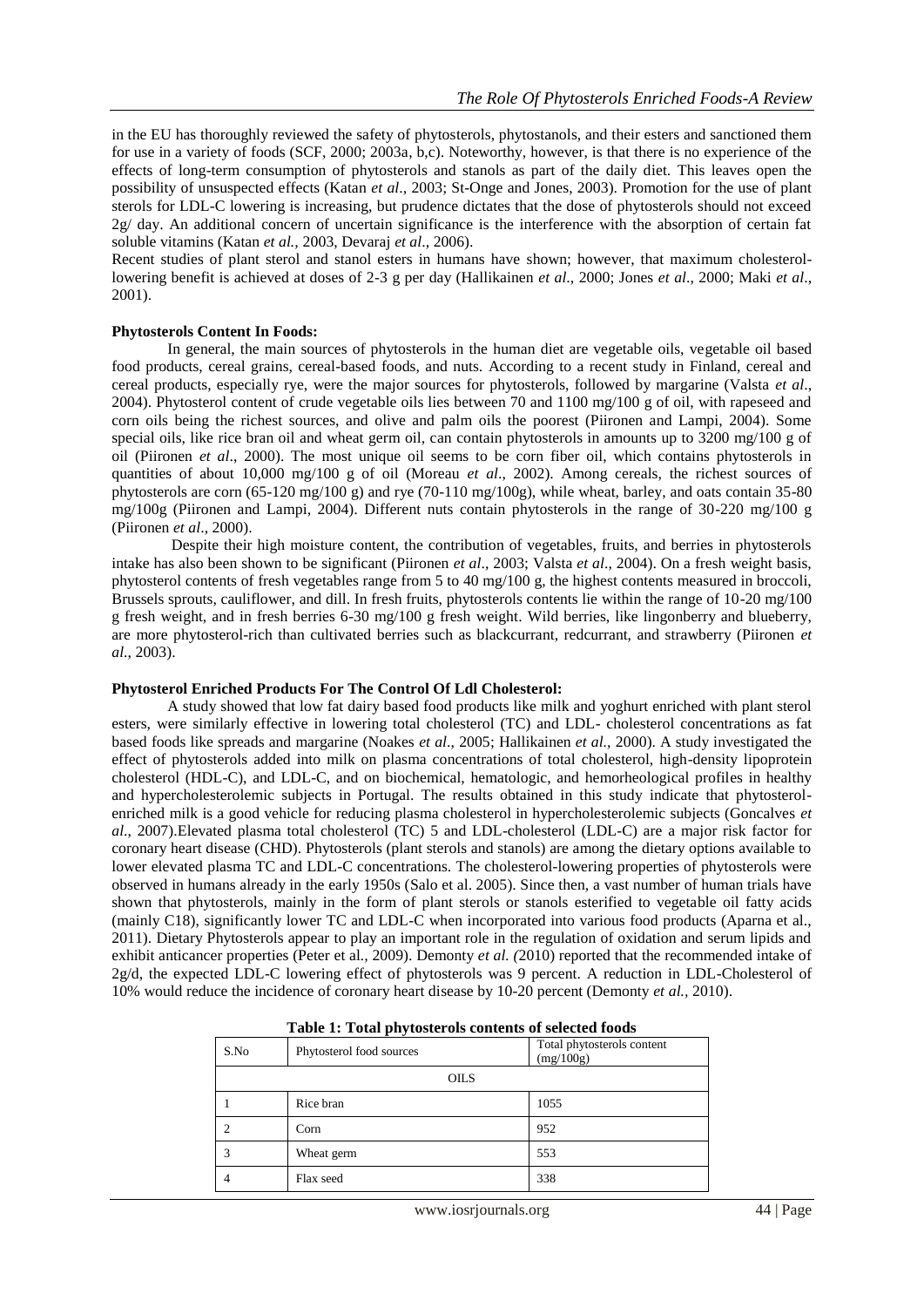| $\sqrt{5}$       | Cottonseed             | 327     |  |  |
|------------------|------------------------|---------|--|--|
| $\sqrt{6}$       | Soybean                | 221     |  |  |
| $\boldsymbol{7}$ | Peanut                 | 206     |  |  |
| 8                | Olive                  | 176     |  |  |
| 9                | Coconut                | 91      |  |  |
| 10               | Palm                   | 49      |  |  |
|                  | Vegetables             |         |  |  |
| 11               | Beet root              | 25      |  |  |
| 12               | <b>Brussels</b> sprout | 24      |  |  |
| 13               | Cauliflower            | 18      |  |  |
| 14               | Onion                  | 15      |  |  |
| 15               | Carrot                 | 12      |  |  |
| 16               | Cabbage                | 11      |  |  |
| $17\,$           | Yam                    | 10      |  |  |
|                  | Fruits                 |         |  |  |
| 18               | Orange                 | 24      |  |  |
| 19               | Banana                 | 16      |  |  |
| 20               | Apple                  | 12      |  |  |
| 21               | Cherry                 | 12      |  |  |
| 22               | Peach                  | 10      |  |  |
| 23               | Pear                   | $\bf 8$ |  |  |
| <b>Nuts</b>      |                        |         |  |  |
| 24               | Cashew                 | 158     |  |  |
| 25               | Almond                 | 143     |  |  |
| 26               | Pecan                  | 108     |  |  |
| 27               | Pistachio              | 108     |  |  |
| $28\,$           | Walnut                 | 108     |  |  |
| Legumes          |                        |         |  |  |
| 29               | Pea                    | 135     |  |  |
| 30               | Kidney bean            | 127     |  |  |
| 31               | <b>Broad</b> bean      | 124     |  |  |

Source: Aparna *et al*., (2011).

# **IV. Conclusion:**

Phytosterols have gained a prominent position in strategies to lower CVD risk because of their serum LDLCholesterol lowering effects and it is evident from the foregoing discussion that a phytosterol- enriched products can be used effectively to reduce plasma total and LDL cholesterol levels in hypercholesterolemic individuals and the data suggest that the incorporation of phytosterol enriched products into a balanced diet represents a practical dietary strategy in the management of serum cholesterol levels. Although no direct evidence is available yet for the ability of phytosterols to lower coronary heart disease incidence, the well documented cholesterol lowering effect of phytosterols is the basis for recommendations to include phytosterols into strategies to lower LDL-C concentration. The cholesterol lowering potential of phytosterols may thus depend upon previous dispersion into a fat matrix and on the physical nature of the food.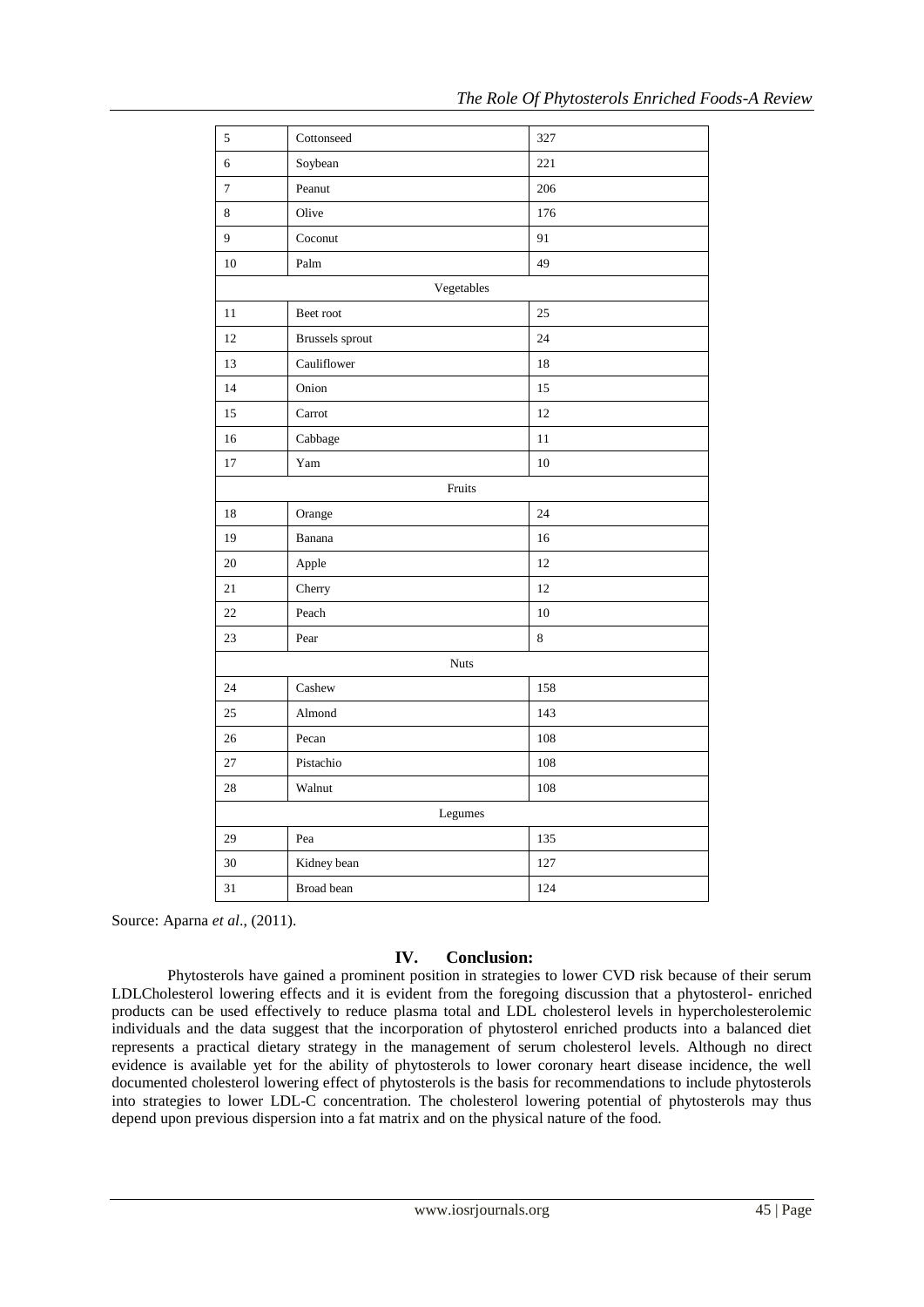#### **References:**

- [1]. AbuMweis, S.S., Barake, R and Jones, P. 2008. Plant sterols/stanols as cholesterol lowering agents: a meta-analysis of
- randomized controlled trials. *Food and Nutrition Research.* 52-56.
- [2]. Aparna Kuna and Poshadri, A. 2012. Phytosterol- A functional ingredient for indian food industry. Indian Food Industry.30(3):21-28.
- [3]. Aparna Kuna., Narendar Raju, P and Poshadri, A. 2011. Phytosterols as functional ingredients for dairy foods. Indian journal of dairy sciences. 64 (5): 359-367. [4]. Berger, A., Jones, P.J.H and Abumweis, S.S. 2004. Plant sterols: factors affecting their efficacy and safety as functional food
- ingredients. Lipids in Health and Disease 3:[5.http://www.lipidworld.com/content/3/1/5.](http://www.lipidworld.com/content/3/1/5)
- [5]. Cantrill, R and Kawamura, Y. 2008. Phytosterols, phytostanols and their esters, chemical and technical assessments. Proceedings of 69<sup>th</sup> JEFCA, 1-13.
- **[6].** Christiansen, L.I., Lahteenmaki, P.L.A., Mannelin, M.R., Seppanen-Laakso, T.E., Hiltunen, R.V.K and Yliruusi, J.K. 2001. Cholesterol-lowering effect of spreads enriched with microcrystalline plant sterols in hypercholesterolemic subjects. European Journal of Nutrition. 40: 66-73.
- [7]. Clifton, P.M., Noakes, M., Sullivan, D., Erichsen, N., Ross, D., Annison, G., Fassoulakis, A and Cehun, M. 2004. Cholesterollowering effects of plant sterol esters differ in milk, yoghurt, bread and cereal. European Journal of Clinical Nutrition. 58: 503 –509.
- [8]. Demonty, I., Ras, T.R., Henk, C.M., knaap, V.D., Duchateau, S.M.J.E., Meijer, L., Zock, P.L., Geleijnse, J.M and Trautwen, A.E. 2010. Continuous dose-response relationship of the LDL-cholesterol-lowering effect of phtosterol intake. Journal of nutrition. 271-284.
- [9]. [Devaraj,](http://atvb.ahajournals.org/search?author1=Sridevi+Devaraj&sortspec=date&submit=Submit) S., [Jialal,](http://atvb.ahajournals.org/search?author1=Ishwarlal+Jialal&sortspec=date&submit=Submit) I and [Vega-Lopez,](http://atvb.ahajournals.org/search?author1=Sonia+Vega-L%C3%B3pez&sortspec=date&submit=Submit) S. 2006. Plant Sterol-Fortified Orange Juice Effectively Lowers Cholesterol Levels in Mildly Hypercholesterolemic Healthy Individuals. Arteriosclerosis, Thrombosis and Vascular Biology. 24: 25-28.
- [10]. Doornbos, A.M., Meynen, E.M., Duchateau, G.S., van der Knaap, H.C., and Trautwein, E.A. 2006. Intake occasion affects the serum cholesterol lowering of a plant sterol-enriched single-dose yoghurt drink in mildly hypercholesterolaemic subjects. European Journal of Clinical Nutrition. 60:325–333.
- [11]. Dutta, P.C and Appelqvist, L.A. 1996. Sterols and Sterol Oxides in the potato products, and Sterols in the vegetable oils used for industrial frying operations. Grasas Aceites. 47: 38-47.
- [12]. Dutta, P.C. 2004. Chemistry, analysis, and occurrence of phytosterol oxidation products in foods. In:Phytosterols as Functional Food Components and Nutraceuticals, P.C. Dutta (ed.). 397-417.
- [13]. FDA (US Food and Drug Administration). 2000a. Agency response letter GRAS notice no. 000039[. www.cfsan.fda.gov.](http://www.cfsan.fda.gov/) [14]. Gersh, B.J., Sliwa, K and Mayosi, B.M. 2010. Novel therapeutic concepts: the epidemic of cardiovas
- [14]. Gersh, B.J., Sliwa, K and Mayosi, B.M. 2010. Novel therapeutic concepts: the epidemic of cardiovascular disease in the developing world: global implications. European Heart Journal. 31: 642-648.
- [15]. Goncalves, S., Vasco Maria, A., Silva, A.S., Martins-Silva, J., and Saldanha, C. 2007. Milk enriched with phytosterols reduces plasma cholesterol levels in healthy and hypercholesterolemic subjects. Nutrition Research. 27: 200-205.
- [16]. Gylling, H and Miettinen, T.A. 2005. The effect of plant stanol- and sterol-enriched foods on lipid metabolism, serum lipids and coronary heart disease. Journal ofAnnals of Clinical Biochemistry. 42: 254-263.
- [17]. Gylling, H and Miettinen, T.A. 2005. The effect of plant stanol- and sterol-enriched foods on lipid metabolism, serum lipids and coronary heart disease. *Journal of Annals of Clinical Biochemistry*. 42: 254-263.
- [18]. Hallikainen M.A., Sarkkinen, E.S and Uusitupa, M.I.J. 2000. Plant stanol eaters affect serum cholesterol concentrations of hypercholesterolemic men and women in a dose dependent manner. Journal of Nutrition. 130(4): 767-776.
- [19]. Heinemann, T., Leiss, O and von Bergmann, K. 1986. Effect of low-dose sitostanol on serum cholesterol in patients with hypercholesterolemia. Atherosclerosis. 61: 219-223.
- [20]. Jagerstad, M. and Skog, K. 2005. Genotoxicity of heat-processed foods. Mutation Research. 574: 156-172.
- [21]. Jones P.J., Raeini-Sarjaz, M and Ntanios, F.Y. 2000. Modulation of plasma lipid levels and cholesterol kinetics by phytosterol versus phytostanol esters.Journal of Lipid Research. 41(5): 697-705.
- [22]. Jones, P.J.H and Catherine, A., Vanstone, C.A., Sarjaz., M.R and St-Onge, M.P. 2003. Phytosterols in low- and nonfat beverages as part of a controlled diet fail to lower plasma lipid levels. Journal of Lipid Research. 44: 1713-1719.
- [23]. Kaneko, E., Matsuda, M., Yamada, Y., Tachibana, Y., Shimomura, I. and Makishima, M. 2003. Induction of intestinal ATPbinding cassette transporters by a phytosterols derived liver X receptor agonist.Journal of Biological Chemistry. 278: 36091- 36098.
- [24]. Kassis, A.N., Vanstone, C.A., AbuMweis, S.S and Jones, P.J.H. 2008. Efficacy of plant sterol is not influenced by dietary cholesterol intake in hypercholesterolemic individuals. Metabolism. 57: 339-346.
- [25]. Katan, M.B., Grundy, S.M., Jones, P., Law, M., Miettinen, T and Paoletti, R. 2003. Efficacy and safety of plant stanols and sterols in the management of blood cholesterol levels. Mayo Clinic Proceedings. 78: 965-978.
- [26]. Kritchevsky, D and Chen, S.C. 2005. Phytosterols health benefits and potential concerns: a review. NutritionResearch. 25: 413- 428.
- [27]. Kritchevsky, D. 2004. Safety of phytosterols and phytosterol esters as functional food components. In P.C. Dutta (ed.) Phytosterols as Functional Food Components and Neutraceuticals, Marcel Dekker Inc., New York. 347-363.
- [28]. Lercker, G and Rodriguez-Estrada, M.T. 2002. Cholesterol oxidation mechanisms. In: Cholesterol and Phytosterol Oxidation Products, F. Guardiola, P.C. Dutta, R. Codony and G.P. Savage (eds.), AOCS Press, Champaign, Illinois. 1-25.
- [29]. Lichtenstein, A.H. 2002. Plant sterols and blood lipid levels. *Current opinion in clinical nutrition and metabolic care*. 5: 147- 152.
- [30]. Ling, W.H and Jones, P.J.H. 1995. Dietary phytosterols: a review of metabolism, benefits and side effects. Journal of Life Sciences. 57: 195-206.
- [31]. Maki, K.C., Davidson, M.H and Umporowicz, D.M. 2001. Lipid responses to plant-sterolenriched reduced-fat spreads incorporated into a National Cholesterol Education Program Step I diet. American Journal of Clinical Nutrition. 74(1): 33-43.
- [32]. Masana, L., Nicolle, C., Camps, J., and Villoria, J. (2008). Plant sterol-enriched fermented milk enhances the attainment of LDLcholesterol goal in hypercholesterolemic subjects. European Journal of Nutrition. 47:32–39.
- [33]. Monu, E., Blank, G., Holley, R and Zawistowski, J. 2008. Phytosterol effects on milk and yoghurt microflora. Journal of food science. 1-6.
- [34]. Moreau, R.A., Whitaker, B.D and Hicks, K.B. 2002. Phytosterols, phytostanols, and their conjugates in foods: structural diversity, quantitative analysis, and health-promoting uses. Progress in Lipid Research. 41: 457-500.
- [35]. Moss, G.P. 1989. The nomenclature of steroids: recommendations by the IUPAC- IUB jointcommission on biochemical nomenclature. European Journal of Biochemistry. 186: 429-458.